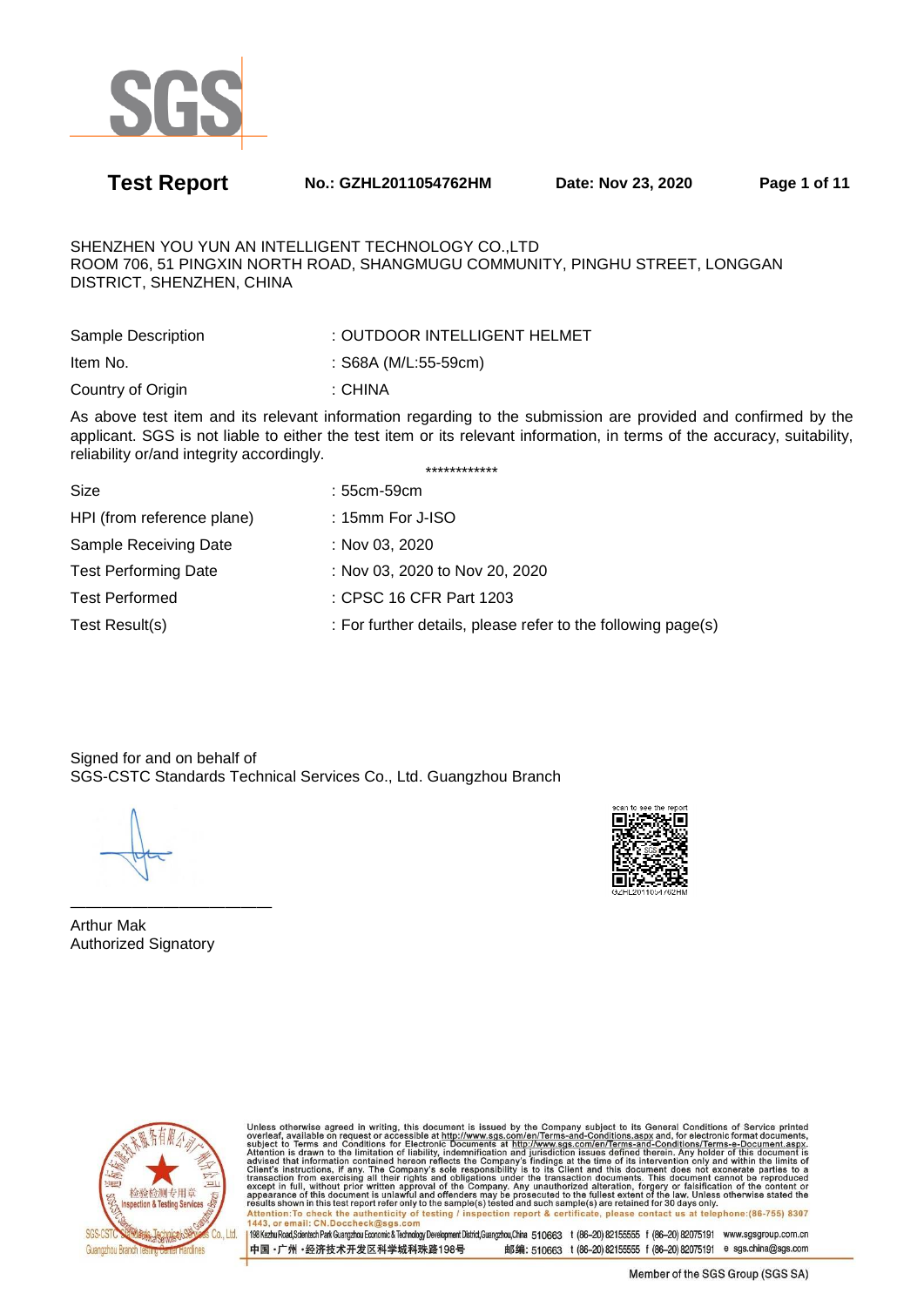

**Test Report No.: GZHL2011054762HM Date: Nov 23, 2020 Page 2 of 11** 

**Test Conducted:** Based on **CPSC 16 CFR Part 1203** Safety Standard for Bicycle Helmets

**Number of Tested Sample:** 8 piece(s)

**Test Results:** Details shown as following table

## **Subpart A —The Standard**

| <b>Clause</b> | <b>Test Item / Test Requirement / Test Method</b>                                                                                                                                                                                                                                                                                                                                                                                                                                                                                                                                        | <b>Test Result</b> |
|---------------|------------------------------------------------------------------------------------------------------------------------------------------------------------------------------------------------------------------------------------------------------------------------------------------------------------------------------------------------------------------------------------------------------------------------------------------------------------------------------------------------------------------------------------------------------------------------------------------|--------------------|
| 1203.5        | Construction requirements - projections.<br>Any unfaired projection extending more than 7 mm (0.28 in.) from the helmet's outer<br>surface shall break away or collapse when impacted with forces equivalent to those<br>produced by the applicable impact-attenuation tests in § 1203.17 of this standard.<br>There shall be no fixture on the helmet's inner surface projecting more than 2 mm into<br>the helmet interior.                                                                                                                                                            | Pass               |
|               | <b>Labeling and instructions</b>                                                                                                                                                                                                                                                                                                                                                                                                                                                                                                                                                         |                    |
|               | (a) Labeling                                                                                                                                                                                                                                                                                                                                                                                                                                                                                                                                                                             |                    |
|               | Each helmet shall be marked with durable labeling so that the following information<br>is legible and easily visible to the user:                                                                                                                                                                                                                                                                                                                                                                                                                                                        | Pass               |
|               | (1) Model designation.                                                                                                                                                                                                                                                                                                                                                                                                                                                                                                                                                                   | Pass               |
|               | (2) A warning to the user that no helmet can protect against all possible impacts and<br>that serious injury or death could occur.                                                                                                                                                                                                                                                                                                                                                                                                                                                       | Pass               |
| 1203.6        | (3) A warning on both the helmet and the packaging that for maximum protection the<br>helmet must be fitted and attached properly to the wearer's head in accordance<br>with the manufacturer's fitting instructions.                                                                                                                                                                                                                                                                                                                                                                    | Pass               |
|               | (4) A warning to the user that the helmet may, after receiving an impact, be damaged<br>to the point that it is no longer adequate to protect the head against further<br>impacts, and that this damage may not be visible to the user. This label shall also<br>state that a helmet that has sustained an impact should be returned to the<br>manufacturer for inspection, or be destroyed and replaced.                                                                                                                                                                                | Pass               |
|               | (5) A warning to the user that the helmet can be damaged by contact with common<br>substances (for example, certain solvents [ammonia], cleaners [bleach], etc.), and<br>that this damage may not be visible to the user. This label shall state in generic<br>terms some recommended cleaning agents and procedures (for example, wipe<br>with mild soap and water), list the most common substances that damage the<br>helmet, warn against contacting the helmet with these substances, and refer users<br>to the instruction manual for more specific care and cleaning information. | Pass               |
|               | (6) Signal word. The labels required by paragraphs (a) (2) through (5) of this section<br>shall include the signal word "WARNING" at the beginning of each statement,<br>unless two or more of the statements appear together on the same label. In that<br>case, the signal word need only appear once, at the beginning of the warnings.<br>The signal word "WARNING" shall be in all capital letters, bold print, and a type<br>size equal to or greater than the other text on the label.                                                                                            | Pass               |
|               | (b) Instructions                                                                                                                                                                                                                                                                                                                                                                                                                                                                                                                                                                         |                    |

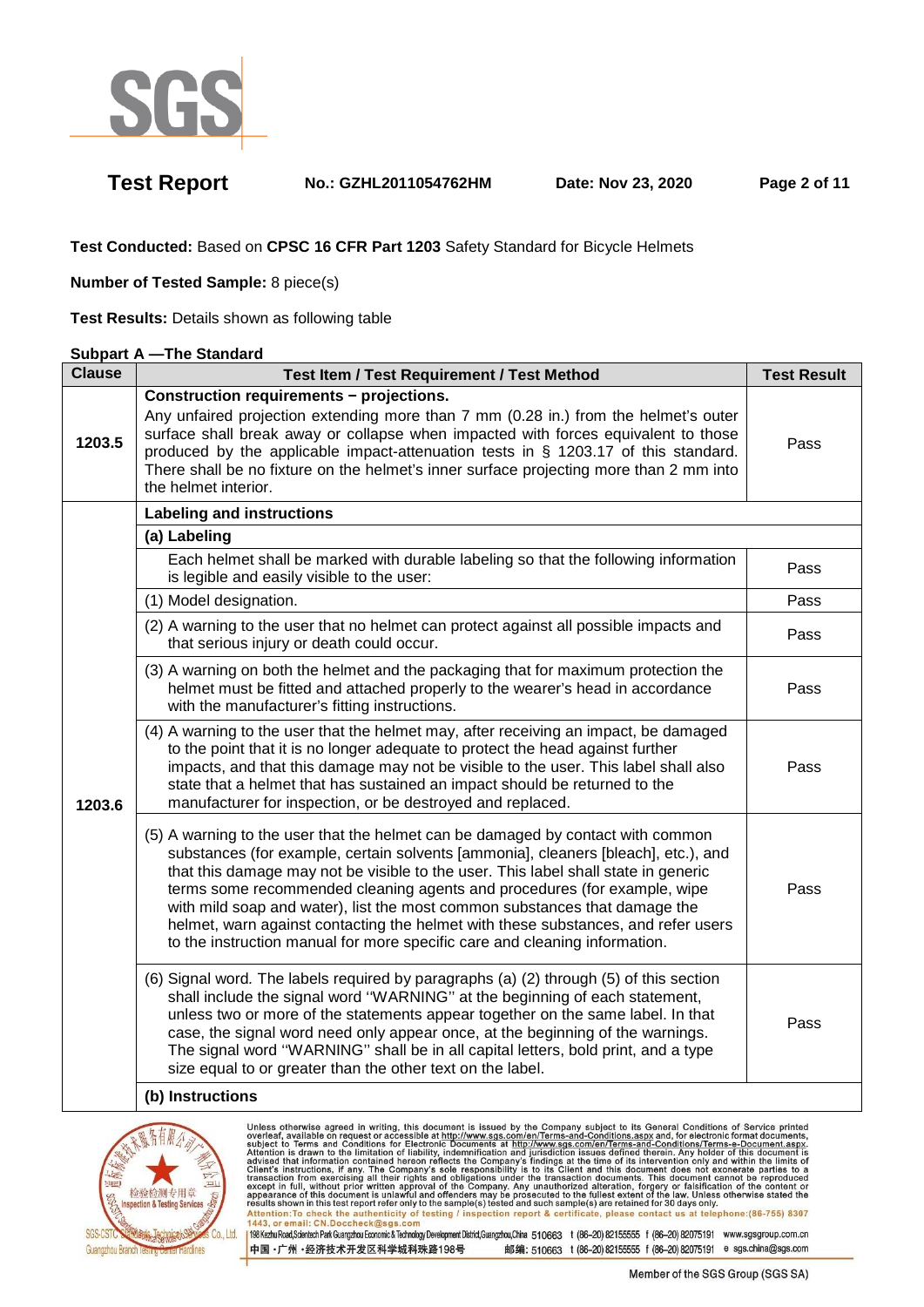

**Test Report No.: GZHL2011054762HM Date: Nov 23, 2020 Page 3 of 11** 

| <b>Clause</b> | <b>Test Item / Test Requirement / Test Method</b>                                                                                                                                                                                                                                                                                                                                                                                                                                                                                                                                                                                                                                                                                                                                                      | <b>Test Result</b>  |
|---------------|--------------------------------------------------------------------------------------------------------------------------------------------------------------------------------------------------------------------------------------------------------------------------------------------------------------------------------------------------------------------------------------------------------------------------------------------------------------------------------------------------------------------------------------------------------------------------------------------------------------------------------------------------------------------------------------------------------------------------------------------------------------------------------------------------------|---------------------|
|               | Each helmet shall have fitting and positioning instructions, including a graphic<br>representation of proper positioning                                                                                                                                                                                                                                                                                                                                                                                                                                                                                                                                                                                                                                                                               | Pass                |
|               | <b>Test requirements</b>                                                                                                                                                                                                                                                                                                                                                                                                                                                                                                                                                                                                                                                                                                                                                                               |                     |
|               | (a) Peripheral vision<br>All bicycle helmets shall allow unobstructed vision through a minimum of 105° to<br>the left and right sides of the mid-sagittal plane when measured in accordance with<br>§ 1203.14 of this standard.                                                                                                                                                                                                                                                                                                                                                                                                                                                                                                                                                                        | Pass<br>See annex 1 |
|               | (b) Positional stability<br>No bicycle helmet shall come off of the test headform when tested in accordance<br>with § 1203.15 of this standard.                                                                                                                                                                                                                                                                                                                                                                                                                                                                                                                                                                                                                                                        | Pass<br>See annex 2 |
| 1203.12       | (c) Dynamic strength of retention system<br>All bicycle helmets shall have a retention system that will remain intact without<br>elongating more than 30 mm (1.2 in.) when tested in accordance with § 1203.16 of<br>this standard.                                                                                                                                                                                                                                                                                                                                                                                                                                                                                                                                                                    | Pass<br>See annex 3 |
|               | (d) Impact attenuation criteria<br>(1) General. A helmet fails the impact attenuation performance test of this<br>standard if a failure under paragraph $(d)(2)$ of this section can be induced under<br>any combination of impact site, anvil type, anvil impact order, or conditioning<br>environment permissible under the standard, either with or without any<br>attachments, or combinations of attachments, that are provided with the helmet.<br>Thus, the Commission will test for a "worst case" combination of test<br>parameters. What constitutes a worst case may vary, depending on the<br>particular helmet involved.<br>(2) Peak acceleration. The peak acceleration of any impact shall not exceed 300 g<br>when the helmet is tested in accordance with § 1203.17 of this standard. | Pass<br>See annex 4 |

## **Subpart B—Certification**

|     | 1203.34 Product certification and labeling by manufacturers (including importers)                                                                                                                                                                                                                                                                         |      |  |  |
|-----|-----------------------------------------------------------------------------------------------------------------------------------------------------------------------------------------------------------------------------------------------------------------------------------------------------------------------------------------------------------|------|--|--|
|     | <b>Contents of certification label.</b>                                                                                                                                                                                                                                                                                                                   |      |  |  |
|     | The certification labels required by this section shall contain the following:                                                                                                                                                                                                                                                                            | Pass |  |  |
|     | (1) The statement "Complies with U.S. CPSC Safety Standard for Bicycle Helmets for<br>Persons Age 5 and Older" or "Complies with U.S. CPSC Safety Standard for<br>Bicycle Helmets for Persons Age 1 and Older (Extended Head Coverage)", as<br>appropriate; this label may spell out "U.S. Consumer Product Safety Commission"<br>instead of "U.S. CPSC"; | Pass |  |  |
| (b) | (2) The name of the U.S. manufacturer or importer responsible for issuing the<br>certificate or the name of a private labeler;                                                                                                                                                                                                                            | Pass |  |  |
|     | (3) The address of the U.S. manufacturer or importer responsible for issuing the<br>certificate or, if the name of a private labeler is on the label, the address of the<br>private labeler;                                                                                                                                                              | Pass |  |  |
|     | (4) The name and address of the foreign manufacturer, if the helmet was<br>manufactured outside the United States;                                                                                                                                                                                                                                        | Pass |  |  |

中国·广州·经济技术开发区科学城科珠路198号



Unless otherwise agreed in writing, this document is issued by the Company subject to its General Conditions of Service printed<br>overleaf, available on request or accessible at http://www.sgs.com/en/Terms-and-Conditions.asp Passission in this essent point of the samplets) issued and such samplets are retained to so days only the samplet of the authenticity of testing / inspection report & certificate, please contact us at telephone: (86-755) 198 Kezhu Road,Scientech Park Guangzhou Economic & Technology Development District,Guangzhou,China 510663 t (86-20) 82155555 f (86-20) 82075191 www.sgsgroup.com.cn

Member of the SGS Group (SGS SA)

邮编: 510663 t (86-20) 82155555 f (86-20) 82075191 e sgs.china@sgs.com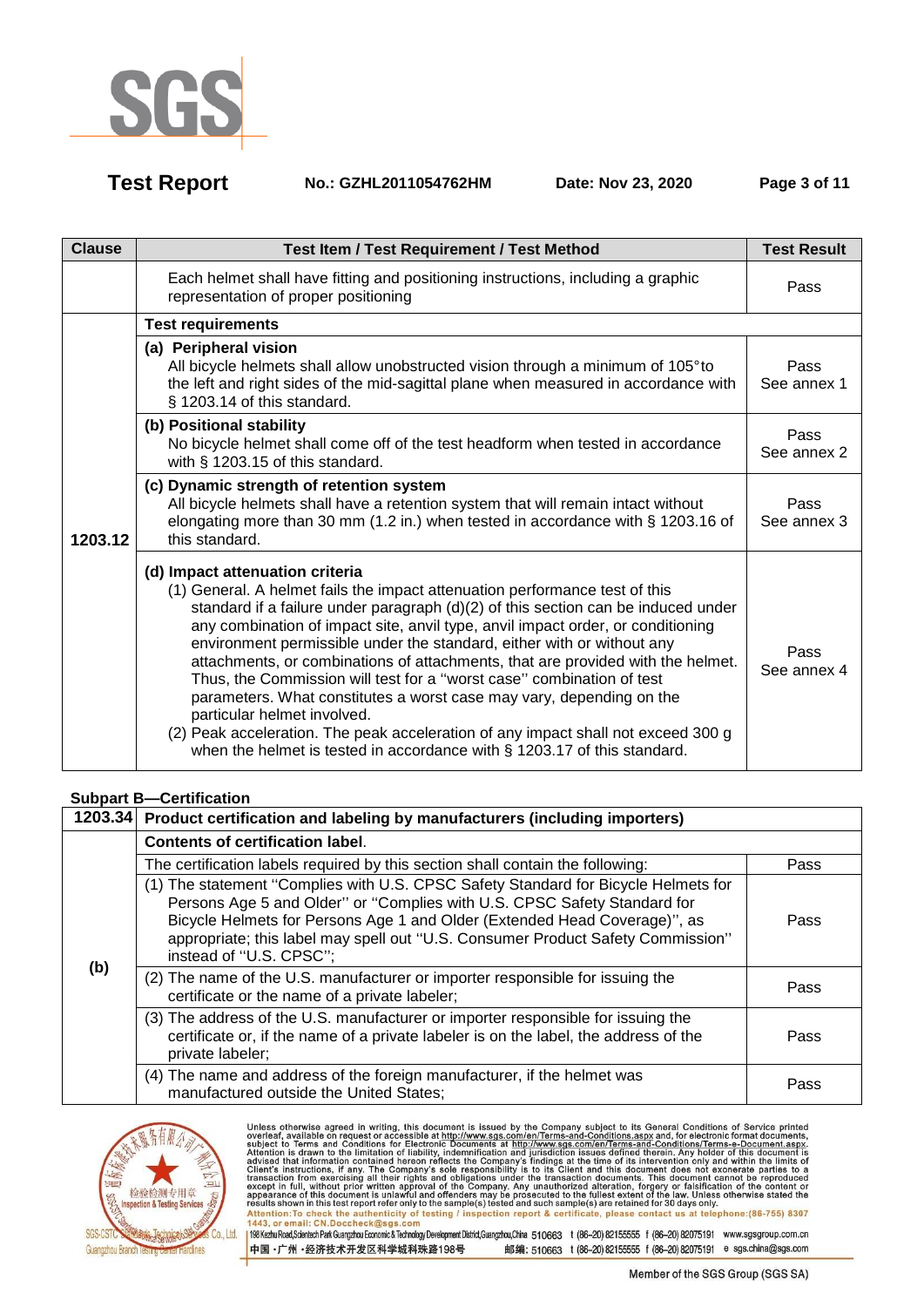

**Test Report No.: GZHL2011054762HM Date: Nov 23, 2020 Page 4 of 11** 

|     | (5) The telephone number of the U.S. manufacturer or importer responsible for issuing<br>the certificate or, if the name of a private labeler is on the label, the telephone<br>number of the private labeler;                                                                                                                                                                                                                                                                                                                                                                                                                                                                                                                                                                                                                                                                                                                                                                                                                                                                                                                | Pass      |
|-----|-------------------------------------------------------------------------------------------------------------------------------------------------------------------------------------------------------------------------------------------------------------------------------------------------------------------------------------------------------------------------------------------------------------------------------------------------------------------------------------------------------------------------------------------------------------------------------------------------------------------------------------------------------------------------------------------------------------------------------------------------------------------------------------------------------------------------------------------------------------------------------------------------------------------------------------------------------------------------------------------------------------------------------------------------------------------------------------------------------------------------------|-----------|
|     | (6) An identification of the production lot; and                                                                                                                                                                                                                                                                                                                                                                                                                                                                                                                                                                                                                                                                                                                                                                                                                                                                                                                                                                                                                                                                              | Pass      |
|     | (7) The uncoded month and year the product was manufactured.                                                                                                                                                                                                                                                                                                                                                                                                                                                                                                                                                                                                                                                                                                                                                                                                                                                                                                                                                                                                                                                                  | Pass      |
|     | Coding                                                                                                                                                                                                                                                                                                                                                                                                                                                                                                                                                                                                                                                                                                                                                                                                                                                                                                                                                                                                                                                                                                                        |           |
|     | (1) The information required by paragraphs (b) (4) and (b) (6) of this section, and the<br>information referred to in paragraph (c) (2) of this section, may be in code,<br>provided:                                                                                                                                                                                                                                                                                                                                                                                                                                                                                                                                                                                                                                                                                                                                                                                                                                                                                                                                         |           |
|     | (i) The person or firm issuing the certificate maintains a written record of the meaning<br>of each symbol used in the code, and                                                                                                                                                                                                                                                                                                                                                                                                                                                                                                                                                                                                                                                                                                                                                                                                                                                                                                                                                                                              |           |
| (c) | (ii) The record shall be made available to the distributor, retailer, consumer, and<br>Commission upon request.                                                                                                                                                                                                                                                                                                                                                                                                                                                                                                                                                                                                                                                                                                                                                                                                                                                                                                                                                                                                               | <b>NA</b> |
|     | (2) A serial number may be used in place of a production lot identification on the<br>helmet if it can serve as a code to identify the production lot. If a bicycle helmet is<br>manufactured for sale by a private labeler, and if the name of the private labeler is<br>on the certification label, the name of the manufacturer or importer issuing the<br>certificate, and the name and address of any foreign manufacturer, may also be in<br>code.                                                                                                                                                                                                                                                                                                                                                                                                                                                                                                                                                                                                                                                                      |           |
| (d) | Placement of the label(s)<br>The information required by paragraphs $(b)(2)$ , $(b)(3)$ , and $(b)(5)$ of this section must<br>be on one label. The other required information may be on separate labels.<br>The label(s) required by this section must be affixed to the bicycle helmet. If the<br>label(s) are not immediately visible to the ultimate purchaser of the bicycle helmet<br>prior to purchase because of packaging or other marketing practices, a second label is<br>required. That label shall state, as appropriate, "Complies with U.S. CPSC Safety<br>Standard for Bicycle Helmets for Persons Age 5 and Older", or "Complies with U.S.<br>CPSC Safety Standard for Bicycle Helmets for Persons Age 1 and Older (Extended<br>Head Coverage)". The label shall be legible, readily visible, and placed on the main<br>display panel of the packaging or, if the packaging is not visible before<br>purchase (e.g., catalog sales), on the promotional material used with the sale of the<br>bicycle helmet. This label may spell out "U.S. Consumer Product Safety Commission"<br>instead of "U.S. CPSC." | Pass      |

**Remark:** 1. NA = Not applicable.

2. NT = Not tested as per client's request.



Unless otherwise agreed in writing, this document is issued by the Company subject to its General Conditions of Service printed<br>overleaf, available on request or accessible at http://www.sgs.com/en/Terms-and-Conditions.asp Passission in this essent point of the samplets) issued and such samplets are retained to so days only the samplet of the authenticity of testing / inspection report & certificate, please contact us at telephone: (86-755)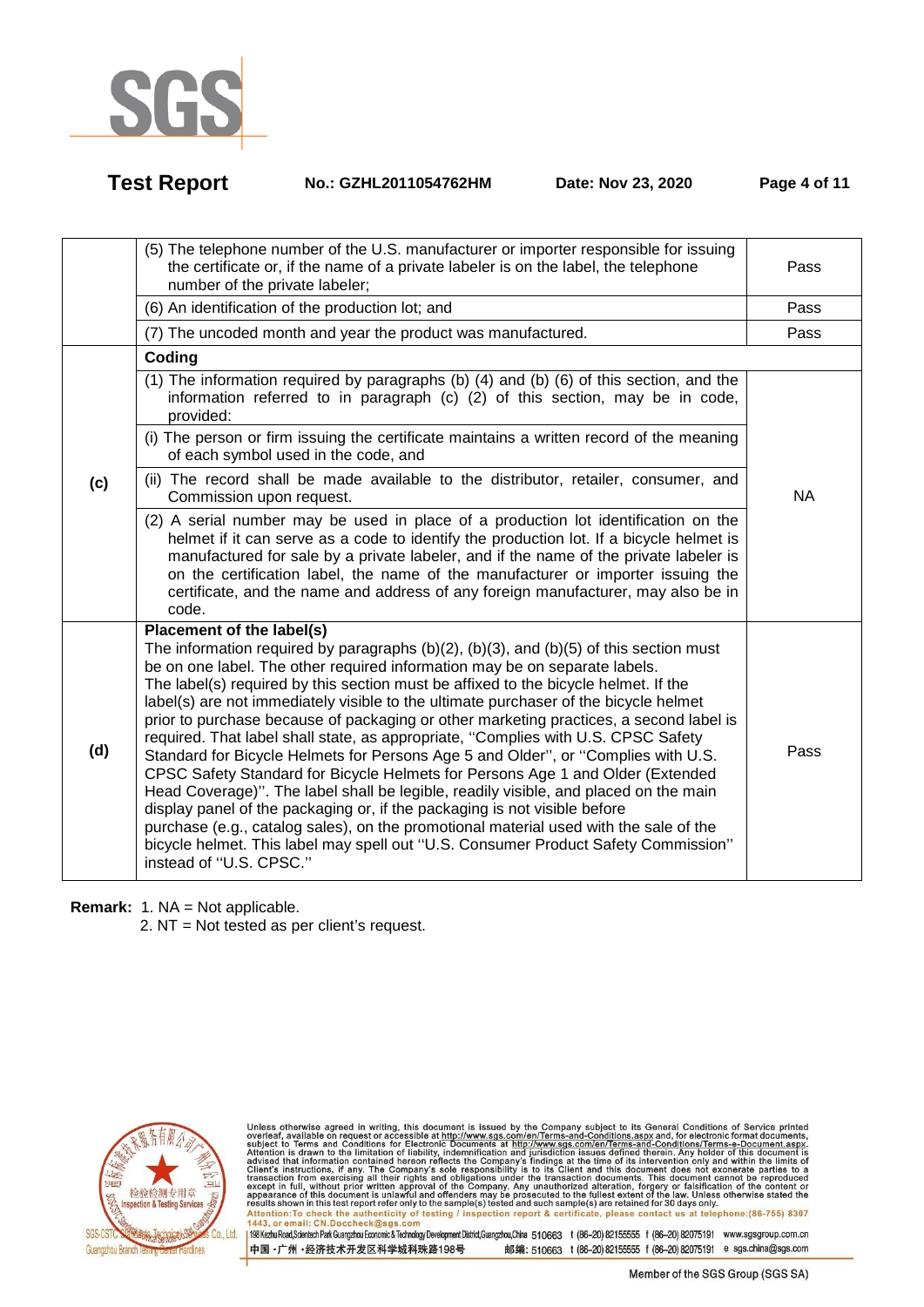

**Test Report No.: GZHL2011054762HM Date: Nov 23, 2020 Page 5 of 11** 

|                                                   | <b>Trial drop</b> | VEL.<br><b>Drop Height</b> |                          | Milliseconds at |                          |                  |
|---------------------------------------------------|-------------------|----------------------------|--------------------------|-----------------|--------------------------|------------------|
| <b>Systems check</b>                              |                   | (cm)                       | m/sec                    | Peak G          | 150 <sub>q</sub>         | 200 <sub>g</sub> |
|                                                   |                   | 158.9                      | 5.43                     | 401.1           | 2.62                     | 2.20             |
| Pre-test                                          | 2                 | 158.7                      | 5.41                     | 401.3           | 2.61                     | 2.21             |
|                                                   | 3                 | 158.8                      | 5.42                     | 401.2           | 2.61                     | 2.22             |
|                                                   | Pretest average   |                            | $\overline{\phantom{a}}$ | 401.2           | --                       | $- -$            |
|                                                   |                   | 158.9                      | 5.43                     | 401.2           | 2.61                     | 2.23             |
| Post test                                         | 2                 | 158.8                      | 5.42                     | 401.1           | 2.62                     | 2.21             |
|                                                   | 3                 | 158.7                      | 5.41                     | 401.0           | 2.61                     | 2.22             |
| Post test average                                 |                   | --                         | $- -$                    | 401.1           | --                       |                  |
| Difference between pretest and post test averages |                   |                            | 0.1 <sub>g</sub>         |                 | Difference not to exceed |                  |
|                                                   |                   |                            |                          |                 | 5%                       |                  |

### **Impact attenuation instrument system check:**

# **Model: S68A Size: 55-59 cm Headform: J ISO HPI (from reference plane): 15 mm**

# **Annex 1: Peripheral vision test**

Test Specification: 16 CFR Ch.II (1-1-16 Edition) PART 1203.14 Ambient temperature at time of test: 21.0 ℃

| <b>Condition</b> | <b>Horizontal vision</b> | Result |
|------------------|--------------------------|--------|
| Ambient No. 1    | 105°ء                    | Pass   |

## **Annex 2: Positional stability test**

Test Specification: 16 CFR Ch.II (1-1-16 Edition) PART 1203.15 Ambient temperature at time of test: 21.0 ℃

| Condition     |            | <b>Result</b> |      |
|---------------|------------|---------------|------|
| Ambient No. 5 | From rear  | Not come off  | Pass |
|               | From front | Not come off  | Pass |

## **Annex 3: Retention system strength**

Test Specification: 16 CFR Ch.II (1-1-16 Edition) PART 1203.16 Ambient temperature at time of test: 21.0 ℃

| <b>Condition</b>          | Elongation (mm) | <b>Result</b> |
|---------------------------|-----------------|---------------|
| Ambient condition<br>No.1 | 19.2            | Pass          |
| High temperature<br>No.2  | 20.4            | Pass          |
| Low temperature<br>No. 3  | 19.7            | Pass          |
| Water immersion<br>No.4   | 19.8            | Pass          |



Unless otherwise agreed in writing, this document is issued by the Company subject to its General Conditions of Service printed<br>overleaf, available on request or accessible at http://www.sgs.com/en/Terms-and-Conditions.asp Attention: To check the authenticity of testing / inspection report & certificate, please contact us at telephone: (86-755) 8307<br>1443, or email: CN.Doccheck@sgs.com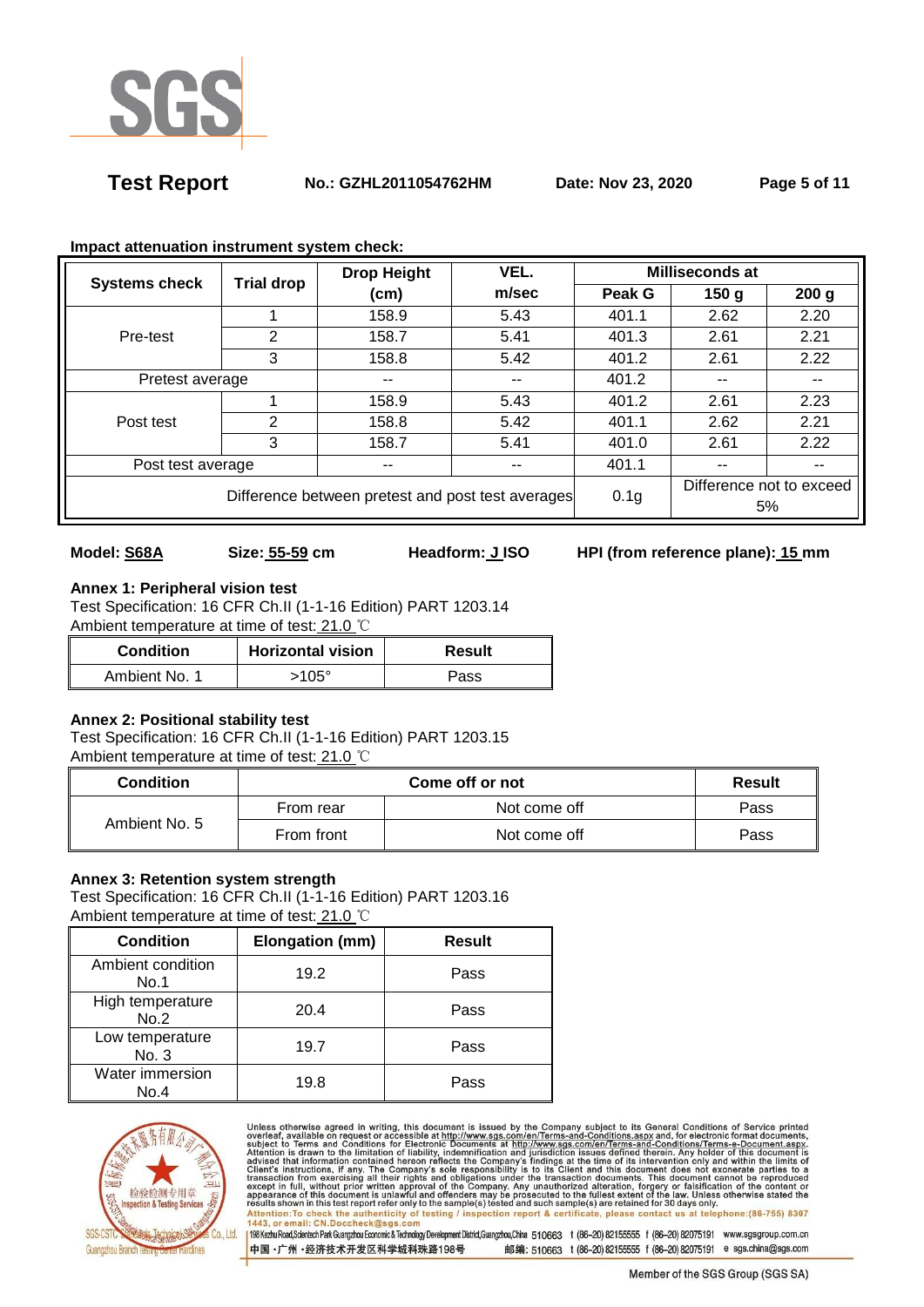

**Test Report No.: GZHL2011054762HM Date: Nov 23, 2020 Page 6 of 11** 

### **Annex 4: Impact energy attenuation test**

Test Specification: 16 CFR Ch.II (1-1-16 Edition) PART 1203.17

Ambient temperature at time of test: 21.0 ℃

| <b>Condition</b>                 | <b>Sample</b><br>Mass (g) | Impact Loc.        | Anvil         | Vel.-m/sec | Peak'G | <b>Result</b> |
|----------------------------------|---------------------------|--------------------|---------------|------------|--------|---------------|
|                                  |                           | Left Front         | Flat          | 6.17       | 197.3  | Pass          |
| <b>Ambient Condition</b>         | 363                       | Left Rear          | Flat          | 6.28       | 148.3  | Pass          |
| No.1                             |                           | <b>Right Front</b> | Hemispherical | 4.80       | 100.3  | Pass          |
|                                  |                           | <b>Right Rear</b>  | Hemispherical | 4.83       | 97.0   | Pass          |
|                                  |                           | Front              | Flat          | 6.24       | 153.6  | Pass          |
| <b>High Temperature</b>          | 362                       | Rear               | Flat          | 6.23       | 128.8  | Pass          |
| No.2                             |                           | Crown              | Hemispherical | 4.76       | 96.0   | Pass          |
|                                  |                           | Left               | Hemispherical | 4.76       | 98.9   | Pass          |
|                                  | 362                       | Crown              | Flat          | 6.23       | 203.0  | Pass          |
| Low Temperature                  |                           | Left               | Flat          | 6.23       | 175.9  | Pass          |
| No.3                             |                           | Front              | Hemispherical | 4.76       | 92.7   | Pass          |
|                                  |                           | Rear               | Hemispherical | 4.79       | 94.6   | Pass          |
| Water Immersion                  | 366                       | Crown              | Flat          | 6.25       | 183.0  | Pass          |
|                                  |                           | Left               | Flat          | 6.23       | 162.1  | Pass          |
| No.4                             |                           | Front              | Hemispherical | 4.76       | 104.1  | Pass          |
|                                  |                           | Rear               | Hemispherical | 4.80       | 165.0  | Pass          |
| <b>Ambient Condition</b><br>No.5 | 366                       | Front              | Curbstone     | 4.80       | 131.7  | Pass          |
| <b>High Temperature</b><br>No.6  | 366                       | Crown              | Curbstone     | 4.75       | 106.5  | Pass          |
| Low Temperature<br>No.7          | 366                       | Left               | Curbstone     | 4.75       | 106.5  | Pass          |
| Water Immersion<br>No.8          | 366                       | Rear               | Curbstone     | 4.79       | 108.4  | Pass          |



Unless otherwise agreed in writing, this document is issued by the Company subject to its General Conditions of Service printed<br>overleaf, available on request or accessible at http://www.sgs.com/en/Terms-and-Conditions.asp Attention: To check the authenticity of testing / inspection report & certificate, please contact us at telephone: (86-755) 8307<br>1443, or email: CN.Doccheck@sgs.com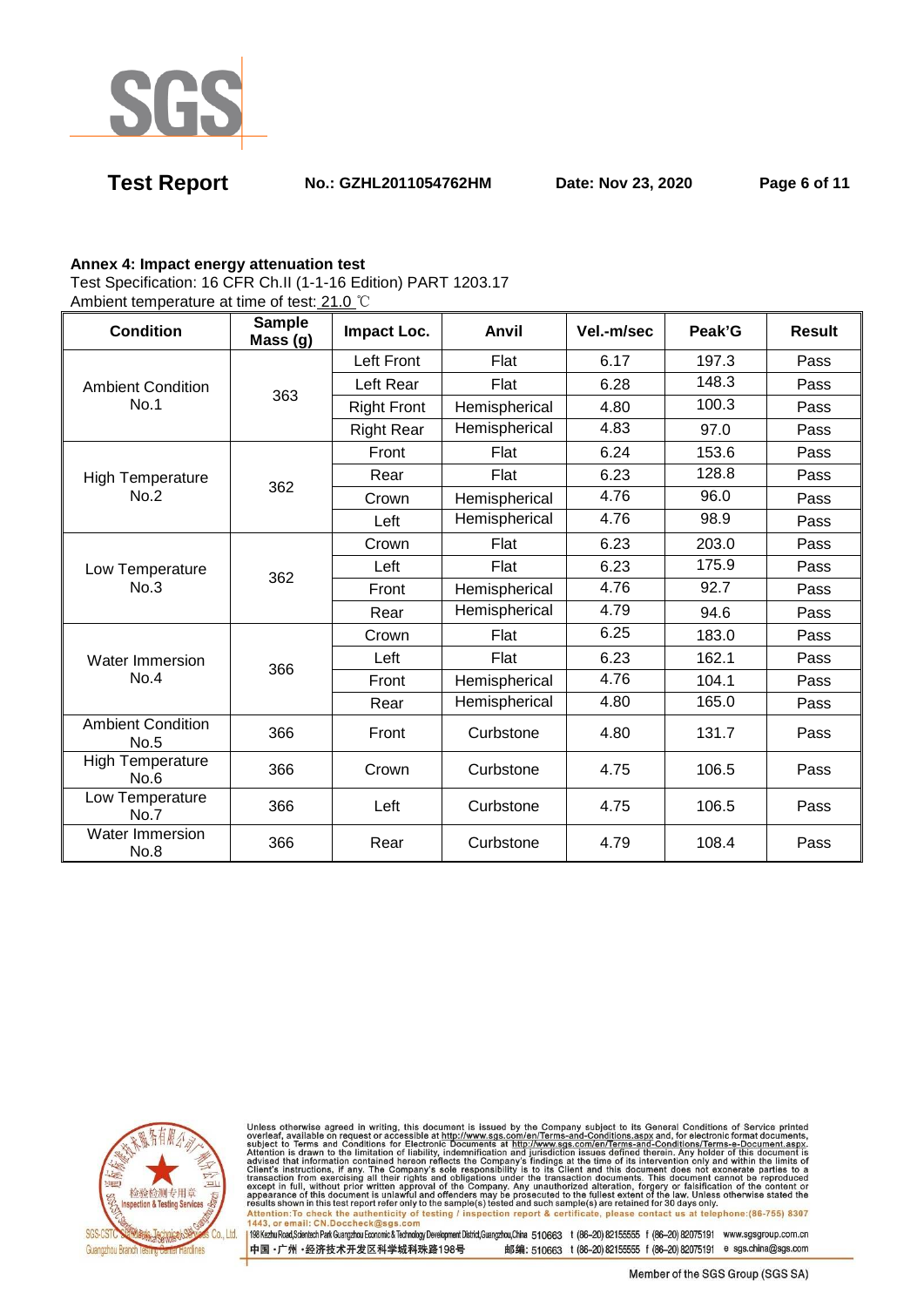

**Test Report No.: GZHL2011054762HM Date: Nov 23, 2020 Page 7 of 11** 

### **Sample Photo(s):**





Unless otherwise agreed in writing, this document is issued by the Company subject to its General Conditions of Service printed<br>overleaf, available on request or accessible at http://www.sgs.com/en/Terms-and-Conditions.asp resums shown in una essere point eneroiny to une samplets) rester and such samplets are retained to 50 usys omn<br>Attention:To check the authenticity of testing / inspection report & certificate, please contact us at telep

中国·广州·经济技术开发区科学城科珠路198号 邮编: 510663 t (86-20) 82155555 f (86-20) 82075191 e sgs.china@sgs.com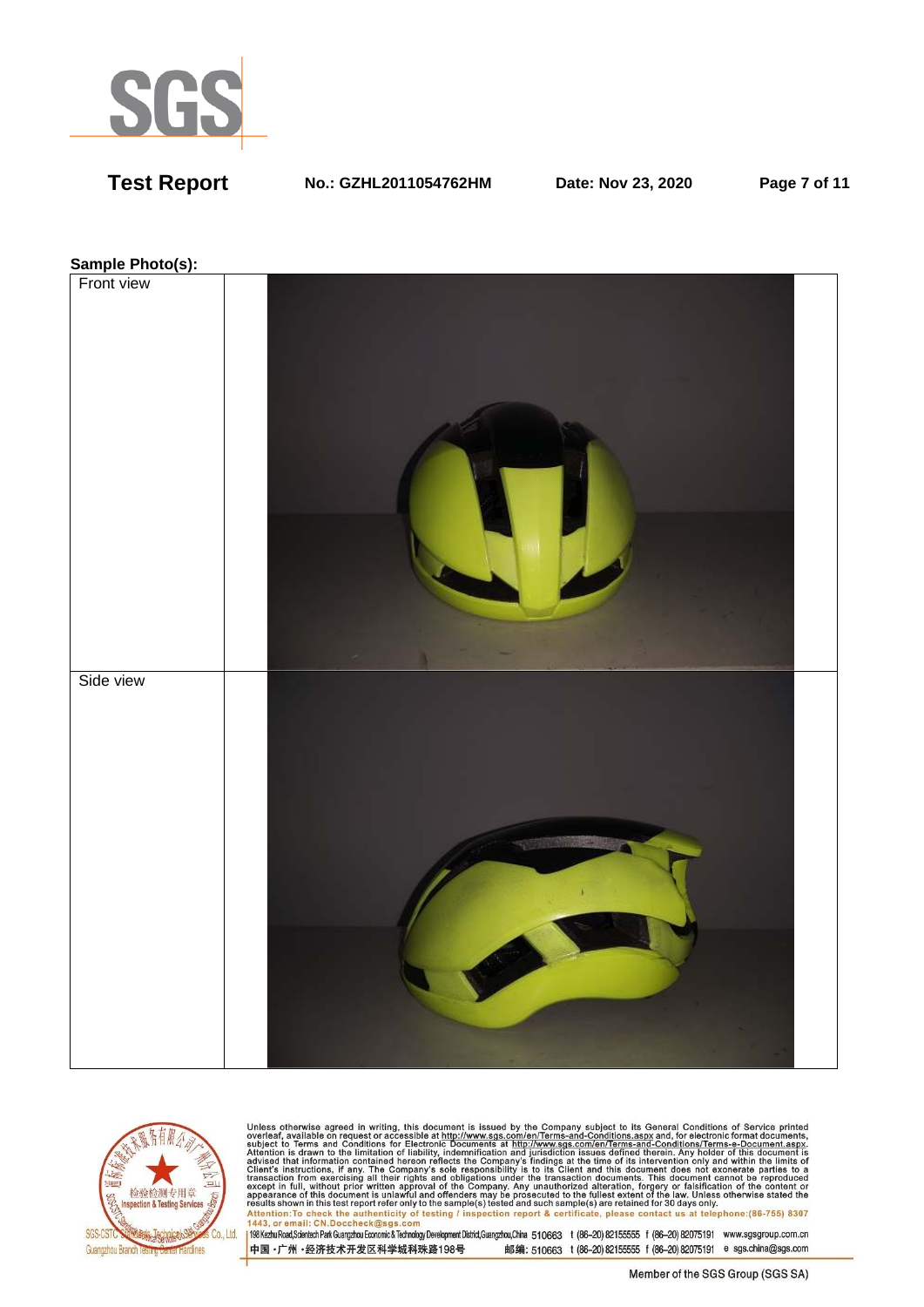

# **Test Report No.: GZHL2011054762HM Date: Nov 23, 2020 Page 8 of 11**





Unless otherwise agreed in writing, this document is issued by the Company subject to its General Conditions of Service printed<br>overleaf, available on request or accessible at http://www.sgs.com/en/Terms-and-Conditions.as resums shown in una essere point eneroiny to une samplets) rester and such samplets are retained to 50 usys omn<br>Attention:To check the authenticity of testing / inspection report & certificate, please contact us at telep

中国·广州·经济技术开发区科学城科珠路198号 邮编: 510663 t (86-20) 82155555 f (86-20) 82075191 e sgs.china@sgs.com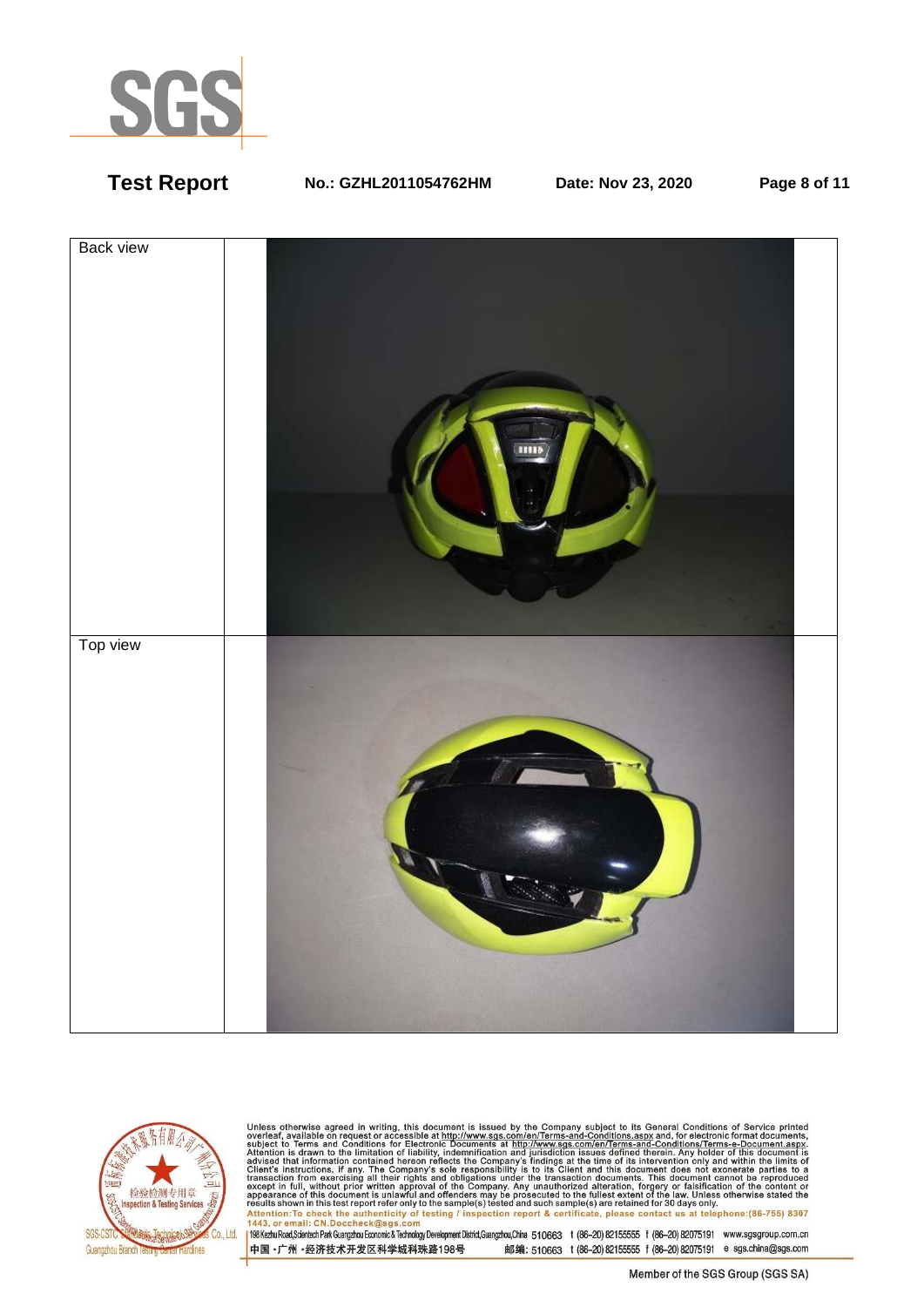

**Test Report No.: GZHL2011054762HM Date: Nov 23, 2020 Page 9 of 11** 





Unless otherwise agreed in writing, this document is issued by the Company subject to its General Conditions of Service printed<br>overleaf, available on request or accessible at http://www.sgs.com/en/Terms-and-Conditions.as Attention: To check the authenticity of testing / inspection report & certificate, please contact us at telephone: (86-755) 8307<br>1443, or email: CN.Doccheck@sgs.com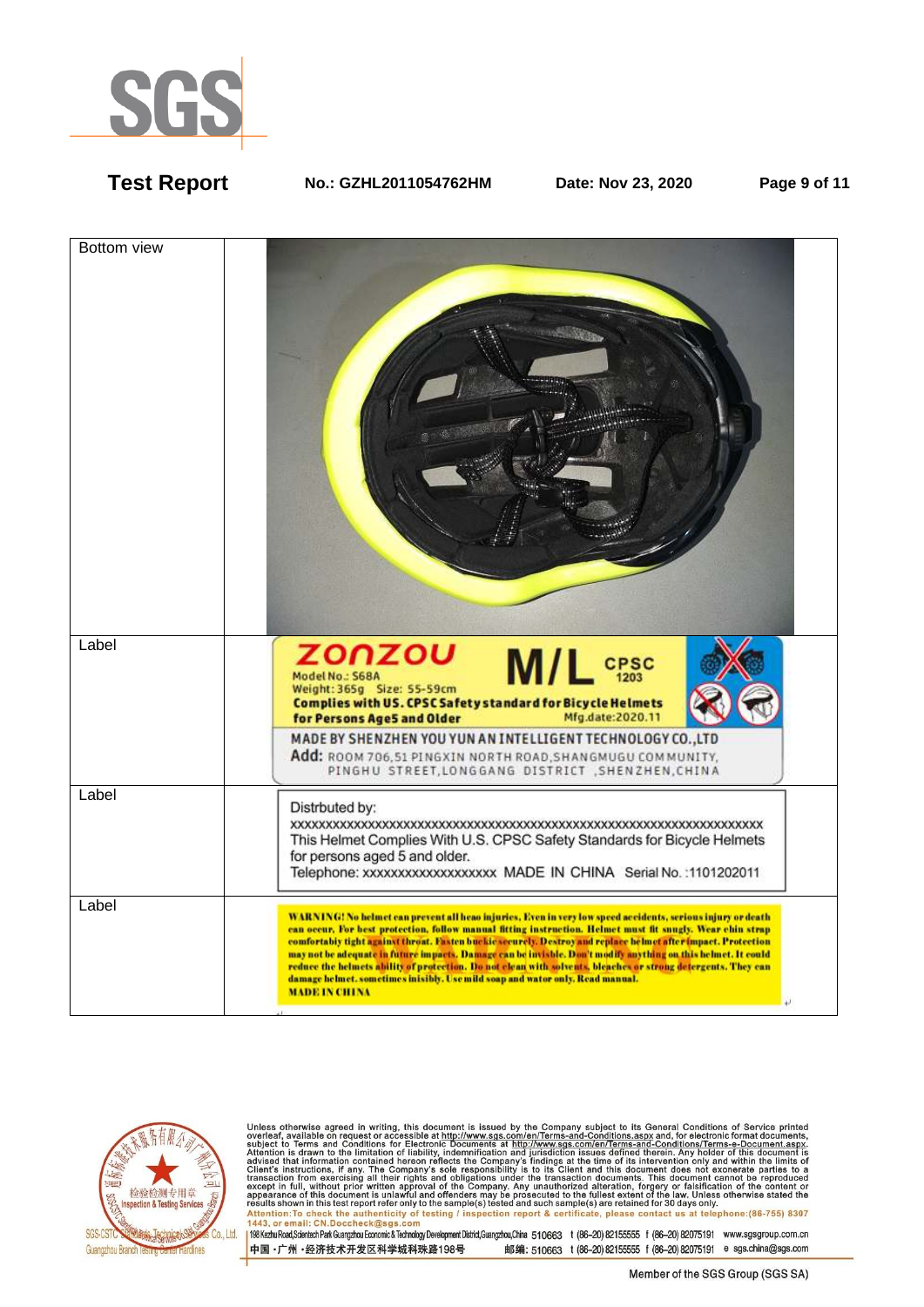

# **Test Report No.: GZHL2011054762HM Date: Nov 23, 2020 Page 10 of 11**





Unless otherwise agreed in writing, this document is issued by the Company subject to its General Conditions of Service printed<br>overleaf, available on request or accessible at http://www.sgs.com/en/Terms-and-Conditions.asp results shown in this test report refer only to the sample(s) tested and such sample(s) are retained for 30 days only.<br>Attention:To check the authenticity of testing / inspection report & certificate, please contact us at